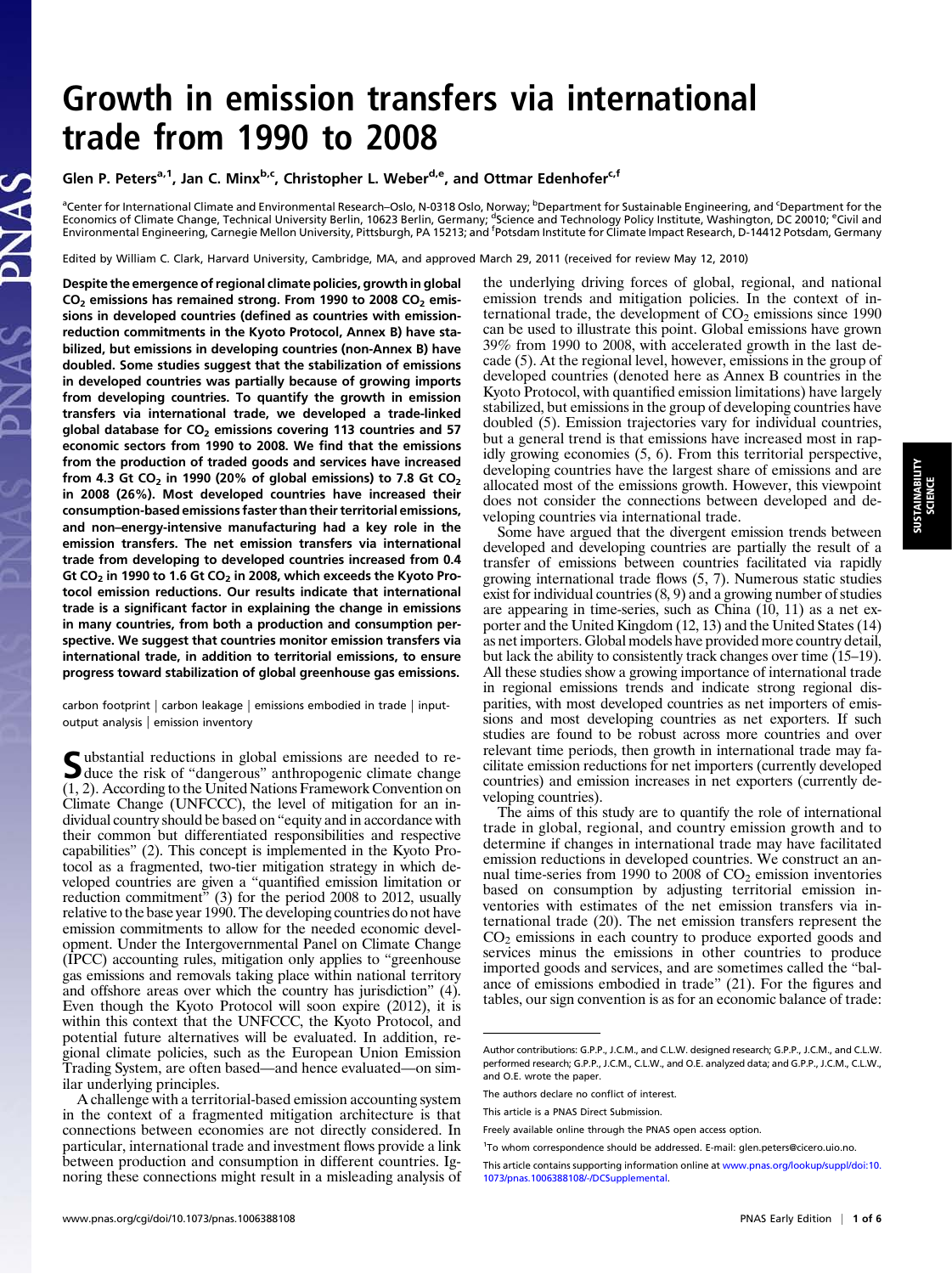net exporters are positive (surplus) and net imports are negative (deficit). Throughout the text we explicitly indicate the direction of net emission transfers and report positive values only.

Our analysis is global but disaggregated into 113 regions (including 95 individual countries), each with 57 economic sectors. We use two detailed attribution methods (20) for the years 1997, 2001, and 2004, and develop a method to construct annual estimates from 1990 to 2008 (see Materials and Methods). All three methods include the emissions that occur in the supply chain to produce consumed goods and services (22) (e.g., products produced in China but consumed in Europe). The detailed models are more accurate and cover domestic supply chains (15) (emissions embodied in bilateral trade, EEBT) or global supply chains (16, 17) (multiregional input-output, MRIO). We use both methods as they address different perspectives on allocating the emissions from international trade (20). The full-time series from 1990 to 2008 (time-series with trade, TSTRD) is based on gross domestic product (GDP), bilateral trade, and emission statistics from established global datasets and is calibrated to the EEBT method based on the proxy years 1997, 2001, and 2004 (see Materials and Methods). Although the proxy years 1997, 2001, and 2004 are more detailed and accurate, the TSTRD method allows the assessment of trends over long time periods and to more recent years. We focus on  $CO<sub>2</sub>$  emissions from fossil-fuel combustion, cement production, and gas flaring (23) because of the absence of detailed time-series data on land-use change and other greenhouse gas emissions with the necessary detail.

## Results

Global  $CO<sub>2</sub>$  emissions from the production of exported products have increased from 4.3 Gt  $CO<sub>2</sub>$  in 1990 (20% of global  $CO<sub>2</sub>$ ) emissions) to 7.8 Gt  $CO_2$  in 2008 (26% of global  $CO_2$  emissions) (Table 1). This increase makes  $CO<sub>2</sub>$  emissions from the production of exported products similar in magnitude to land-use change-related emissions (5). Moreover, from 1990 to 2008, emissions from the production of exported products grew 4.3% per year, faster than the growth in global population (1.4% per year),  $CO_2$  emissions (2.0% per year), GDP (3.6% per year), but slower than the dollar value of international trade (12% per year) (Fig. 1). Although there has been strong growth in international trade at the aggregated level, the structure of international trade has also changed. Combined with different emission intensities in different regions, the changes in international trade structure and volume indicate large regional shifts in the location of emissions from the production of goods and services and the location of consumption. We analyze these regional shifts using the concept of net emission transfers as defined earlier and discussed in the Materials and Methods. First, we consider net emission transfers in the context of developed (Annex B) versus developing (non-Annex B) countries, and then at the regional and country level.

The net emission transfers from non-Annex B to Annex B has grown from 0.4 Gt  $CO<sub>2</sub>$  in 1990 to 1.6 Gt  $CO<sub>2</sub>$  in 2008 (17% per year average growth) (Fig. 2 and Table 1). Emission transfers from non-Annex B to other non-Annex B countries have grown fastest, followed closely by the emission transfers from non-Annex B to Annex B countries (Fig. 1, Table 1, and *[SI Appendix](http://www.pnas.org/lookup/suppl/doi:10.1073/pnas.1006388108/-/DCSupplemental/sapp.pdf)*, Fig. S9). For comparison, if the average emission reduction target for Annex B countries in the Kyoto Protocol (∼5% reduction of 1990 emissions) is applied to  $CO_2$  emissions only, representing ~0.7 Gt  $CO<sub>2</sub>$  per year, then the net emission transfers from non-Annex B to Annex B countries is 18% higher on average (1990–2008) and 130% higher in 2008. Because estimated Annex B emission reductions from 1990 to 2008 are only ∼2%, representing 0.3 Gt  $CO<sub>2</sub>$ , the net emission transfers from non-Annex B to Annex B countries is 520% higher in 2008. Cumulatively, we find that international trade has relocated 16 Gt  $CO<sub>2</sub>$  from Annex B to non-Annex B countries from 1990 to 2008. If historic trends continue linearly (Fig. 2), the net emission transfers from the group of non-Annex B countries to Annex B countries will be around 2.3 Gt  $CO<sub>2</sub>$  per year in 2020, representing 16% of Annex B emissions in 1990. This finding is comparable to the most optimistic 2020 emission limitations offered by Annex B countries in the Copenhagen Accord (24).

For the years 1997, 2001, and 2004, we have more detailed and robust datasets that allow comparisons with the time-series method, TSTRD. We find that the more detailed methods increase the estimated net emission transfers from non-Annex B to Annex B countries (Fig. 2), signifying that the TSTRD method produces conservative estimates. For the 3 y where all methods overlap, 24% (TSTRD), 25% (EEBT), and 33% (MRIO) of the growth of non-Annex B emissions can be assigned to Annex B consumption. The results are higher for the MRIO method, because it considers not only the trade activities between two individual countries, but also the trade through multiple countries until the final product is delivered to consumers (16, 20). Comparisons of the TSTRD and EEBT methods with the MRIO method consistently show that including the global supply chain attributes more non-Annex B emissions to Annex B countries compared with methods that do not fully consider the role of emissions-associated imports, which are then used to produce exports ([SI Appendix](http://www.pnas.org/lookup/suppl/doi:10.1073/pnas.1006388108/-/DCSupplemental/sapp.pdf)). This finding indicates the growing importance of trade between non-Annex B

|            | Table 1. Allocation of global emissions to Annex B and non-Annex B countries separated into domestic and internationally traded |
|------------|---------------------------------------------------------------------------------------------------------------------------------|
| components |                                                                                                                                 |

|                 | Component                                                             | 1990 (Gt $CO2$ ) | 2008 (Gt $CO2$ ) | Growth $(\% / \vee)$ |
|-----------------|-----------------------------------------------------------------------|------------------|------------------|----------------------|
| Annex B         |                                                                       |                  |                  |                      |
| Domestic        | Annex B Domestic (Bdom)                                               | 11.3             | 10.8             | $-0.3$               |
| Trade component | Annex B to Annex B (B2B)                                              | 2.1              | 2.2              | 0.2                  |
|                 | Annex B to non-Annex B (B2nB)                                         | 0.7              | 0.9              | 1.8                  |
| Production      | Annex B production (Bprod = Bdom + B2B + B2nB)                        | 14.2             | 13.9             | $-0.1$               |
| Consumption     | Annex B consumption (Bcons = $Bdom + B2B + nB2B$ )                    | 14.5             | 15.5             | 0.3                  |
| Non-Annex B     |                                                                       |                  |                  |                      |
| Domestic        | Non-Annex B domestic (nBdom)                                          | 6.2              | 11.7             | 4.6                  |
| Trade component | Non-Annex B to Annex B (nB2B)                                         | 1.1              | 2.6              | 7.0                  |
|                 | Non-Annex B to non-Annex B (nB2nB)                                    | 0.4              | 2.2              | 21.5                 |
| Production      | Non-Annex B production ( $nB$ prod = $nB$ dom + $nB2B$ + $nB2nB$ )    | 7.7              | 16.4             | 5.9                  |
| Consumption     | Non-Annex B consumption (nBcons = $n$ Bdom + B2 $n$ B + $n$ B2 $n$ B) | 7.4              | 14.8             | 5.3                  |
| Trade totals    | Traded emissions (B2B + B2nB + $nB2B$ + $nB2nB$ )                     | 4.3              | 7.8              | 4.3                  |
|                 | Trade balance (B2nB - nB2B)                                           | $-0.4$           | $-1.6$           | 16.9                 |
|                 | Global emissions (Bprod + $nBprod$ = Bcons + $nBcon$ )                | 21.9             | 30.3             | 2.0                  |

Annex B components: Bdom, emission to produce and consume goods and services in Annex B countries; B2B, production in one Annex B country with consumption in another Annex B country; B2nB, production in an Annex B country with consumption in a non-Annex B country. Likewise for non-Annex B countries (nBdom, nB2B, nB2nB). The full time series 1990 to 2008 and results for the detailed methods for 1997, 2001, and 2004 are in the [SI Appendix](http://www.pnas.org/lookup/suppl/doi:10.1073/pnas.1006388108/-/DCSupplemental/sapp.pdf), [Dataset S1.](http://www.pnas.org/lookup/suppl/doi:10.1073/pnas.1006388108/-/DCSupplemental/sd01.xls)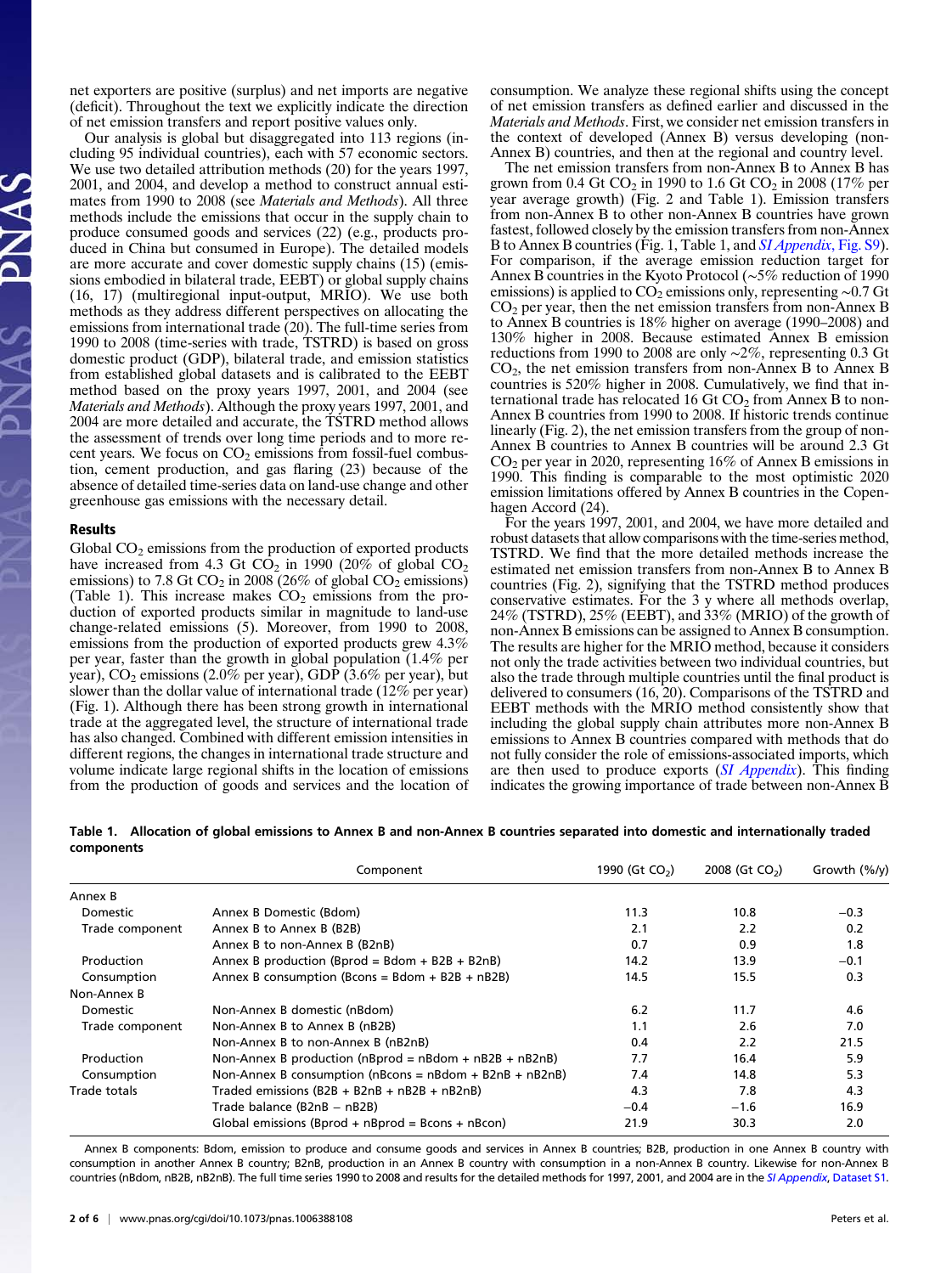

countries in the production of goods consumed in Annex B countries (25).

When the reported territorial emissions are adjusted for net emission transfers, a consumption-based emission inventory is obtained (analogous to a carbon footprint for  $CO_2$  only) (20, 26) (SI Appendix[, Figs. S10 and S11](http://www.pnas.org/lookup/suppl/doi:10.1073/pnas.1006388108/-/DCSupplemental/sapp.pdf)). For individual countries, a shift to consumption-based emissions often changes the emission ranking of countries. For example, China is the largest emitter of CO2 emissions with a territorial-based inventory, with the United States second, but with a consumption-based inventory the United States is first and China second (SI Appendix[, Fig. S11\)](http://www.pnas.org/lookup/suppl/doi:10.1073/pnas.1006388108/-/DCSupplemental/sapp.pdf). Most developed countries increase their ranking with a consumptionbased inventory ([SI Appendix](http://www.pnas.org/lookup/suppl/doi:10.1073/pnas.1006388108/-/DCSupplemental/sapp.pdf), [Dataset S1\)](http://www.pnas.org/lookup/suppl/doi:10.1073/pnas.1006388108/-/DCSupplemental/sd01.xls). Globally, all territorial emission growth has taken place in the group of non-Annex B countries, despite variations in individual Annex B and non-Annex B countries (5). However, the difference between Annex B consumption-based emissions and territorial emissions is growing over time (Fig. 2 and *SI Appendix*[, Fig. S10](http://www.pnas.org/lookup/suppl/doi:10.1073/pnas.1006388108/-/DCSupplemental/sapp.pdf)). In terms of consumptionbased inventories,  $11\%$  of the growth in global  $CO<sub>2</sub>$  emissions can be attributed to Annex B consumption (instead of a 3% reduction for territorial). Thus, a significant share of the growth in Annex B consumption since 1990 is reported in the emission statistics of non-Annex B countries. This share would be further increased if a share of capital formation was allocated to exports instead of considering capital as domestic consumption only (27, 28).

Within the group of Annex B nations, territorial emission reductions and changes in net emission transfers with non-Annex B countries have varied. Fig. 3 compares the change in net emission transfers for selected countries with the estimated change in territorial emissions from 1990 to 2008 and the Kyoto



Fig. 1. The development of various global macrovariables indexed to 1990. Source: Population (US Census Bureau), GDP, and international trade in constant prices (United Nations National Account Estimates of Main Aggregates), fossil-fuel and process emissions (Carbon Dioxide Information Analysis Center) (23), emissions embodied in global trade (present study), and the net emission transfers between Annex B and non-Annex B countries (present study).

Protocol reduction commitments. In all cases shown, net emission transfers have grown over time, despite variations in the change in territorial emissions. The United States has increased emissions 17%, despite a pledge to reduce emissions by 7% (3), yet at the same time the change in emission transfers have additionally supported increased consumption in the United States. Similarly, with a 6% reduction in territorial emissions, Europe is close to meeting its Kyoto Protocol target of an ∼8% reduction (3); however, the additional net emission transfers from non-Annex B countries are larger than these reductions. The remainder of the non-Annex B countries have had a substantial reduction in territorial emissions (−16%), primarily because of the collapse of the Russian Federation and Ukraine in the early 1990s. However, even in this case, the net emission transfers with non-Annex B countries have increased over time. Collectively, the net CO<sub>2</sub> emission reduction of ~2% (0.3 Gt CO<sub>2</sub>) in Annex B countries from 1990 to 2008 is much smaller than the additional net emission transfer of 1.2 Gt  $CO<sub>2</sub>$  from non-Annex B to Annex B countries (equivalent to subtracting the net emission transfers in 2008 from 1990 in Fig. 2).

Fig. 4 shows the total emission transfers for six aggregated regions (exports and imports shown separately in *[SI Appendix](http://www.pnas.org/lookup/suppl/doi:10.1073/pnas.1006388108/-/DCSupplemental/sapp.pdf)*, [Figs. S4 and S5](http://www.pnas.org/lookup/suppl/doi:10.1073/pnas.1006388108/-/DCSupplemental/sapp.pdf)) for both Annex B and non-Annex B countries. The net emission transfers via international trade are shown between each region with all other regions (black line) and the net emission transfers between the United States, Europe, and the rest of Annex B with the non-Annex B countries (dotted black line). Consistent with other studies, we find particularly rapid growth in Chinese exported emissions (10, 11). Our results show that Chinese emissions accounted for 55% of the growth in global

> Fig. 2. The net emission transfers between non-Annex B and Annex B countries using the TSTRD, EEBT, and MRIO methods. The change in the net emission transfers over time are compared with the Kyoto Protocol emission reduction target of ∼5% relative to 1990 (red line) and the average net emission transfer from 1990 to 2008 (black line). The EEBT and MRIO methods give a larger net emission transfer from non-Annex B to Annex B countries, signifying that the TSTRD method is conservative. The MRIO is larger than the EEBT method as the MRIO considers global supply chains (see text).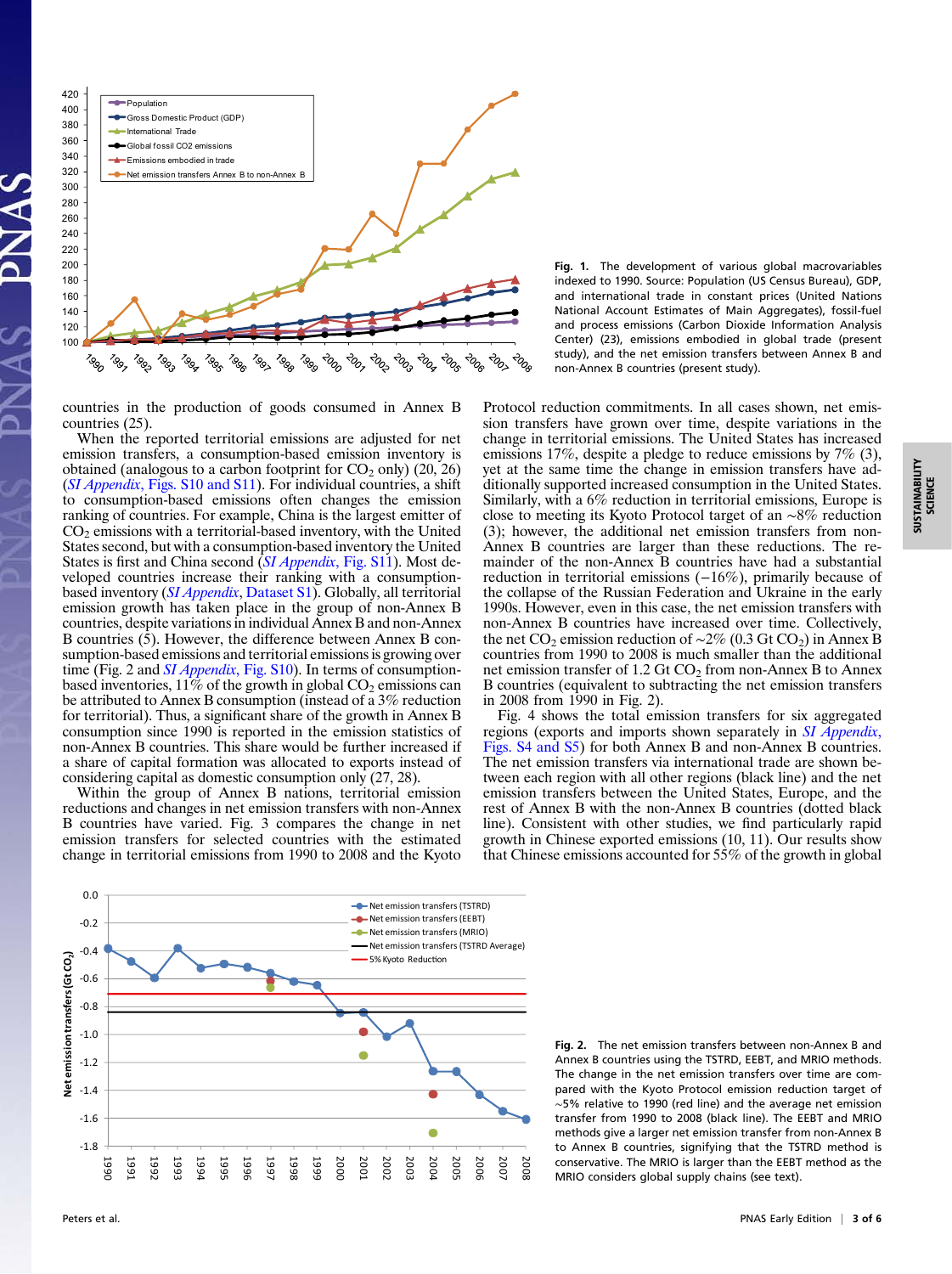

CO2 emissions from 1990 to 2008 and the production of Chinese exports accounted for 18% of the growth in global  $CO<sub>2</sub>$  emissions. Furthermore, the production of Chinese exports later exported to Annex B countries accounted for 75% of the growth in Annex B consumption-based emissions. We also identify large growth in the emissions from the production of exports in other non-Annex B countries and, as with China, a considerable share of the growth is toward other non-Annex B countries. The United States has shown rapid growth in imported emissions, largely because of China and other developing nations (14). Because of the collapse of the former Soviet Union, Europe had a drop in net emission transfers with the rest of the world in the mid 1990s, despite strong growth from 1990 to 2008 in emission transfers with non-Annex B countries (as for the United States). The remainder of the Annex B countries have had strong growth in imported products, despite including net exporters such as Australia, Ukraine, and the Rus-sian Federation, with net importers, such as Japan. [SI Appendix](http://www.pnas.org/lookup/suppl/doi:10.1073/pnas.1006388108/-/DCSupplemental/sapp.pdf), [Dataset S1](http://www.pnas.org/lookup/suppl/doi:10.1073/pnas.1006388108/-/DCSupplemental/sd01.xls) has detailed results for 95 individual countries from 1990 to 2008.

In terms of sector contributions, 40% of the emissions from the production of traded products at the global level are because of energy-intensive industries (cement, steel, pulp and paper, and so



forth) and this has been stable from 1990 to 2008 ([SI Appendix](http://www.pnas.org/lookup/suppl/doi:10.1073/pnas.1006388108/-/DCSupplemental/sapp.pdf), Fig. [S6\)](http://www.pnas.org/lookup/suppl/doi:10.1073/pnas.1006388108/-/DCSupplemental/sapp.pdf). Non–energy-intensive manufacturing (textiles, electronics, furniture, cars, and so forth) accounts for a growing and substantial share at 30% of global exported emissions in 2008, rising from 24% in 1990 ([SI Appendix](http://www.pnas.org/lookup/suppl/doi:10.1073/pnas.1006388108/-/DCSupplemental/sapp.pdf), Fig. S6). There has been a strong growth in the export of both energy-intensive and non–energy-intensive products from non-Annex B to Annex-B countries ([SI Appendix](http://www.pnas.org/lookup/suppl/doi:10.1073/pnas.1006388108/-/DCSupplemental/sapp.pdf), [Fig. S7\)](http://www.pnas.org/lookup/suppl/doi:10.1073/pnas.1006388108/-/DCSupplemental/sapp.pdf), accounting for most of the change in emission transfers from 1990 to 2008 (Fig. 5). International trade in non–energyintensive manufactured products dominates the net emission transfers (accounting for 41% of the growth), despite the policy focus on energy-intensive manufacturing. In the early 1990s, Annex B countries were small net exporters of emissions from energy-intensive manufacturing, but because of strong growth in imports (accounting for 35% of the growth) they are now substantial net importers.

### **Discussion**

Our analysis shows that a significant and growing share of global emissions are from the production of internationally traded goods and services. Although this finding may follow directly from increases in international trade itself, it could have unintended



Fig. 4. The development of the net emission transfer via international trade between Annex B and non-Annex B countries for six aggregated regions from 1990 to 2008 using the TSTRD method. Net emission transfers repre-sent the emissions from the production of exports ([SI](http://www.pnas.org/lookup/suppl/doi:10.1073/pnas.1006388108/-/DCSupplemental/sapp.pdf) [Appendix](http://www.pnas.org/lookup/suppl/doi:10.1073/pnas.1006388108/-/DCSupplemental/sapp.pdf), Fig. S4) minus the emissions in other countries from the production of imports ([SI Appendix](http://www.pnas.org/lookup/suppl/doi:10.1073/pnas.1006388108/-/DCSupplemental/sapp.pdf), Fig. S5). The colored areas are the emission transfers for each region, the solid black line is the net emission transfers for each region with the rest of the world, and the dashed black line is the net emission transfers for the Annex B with non-Annex B countries (comparable with Fig. 2).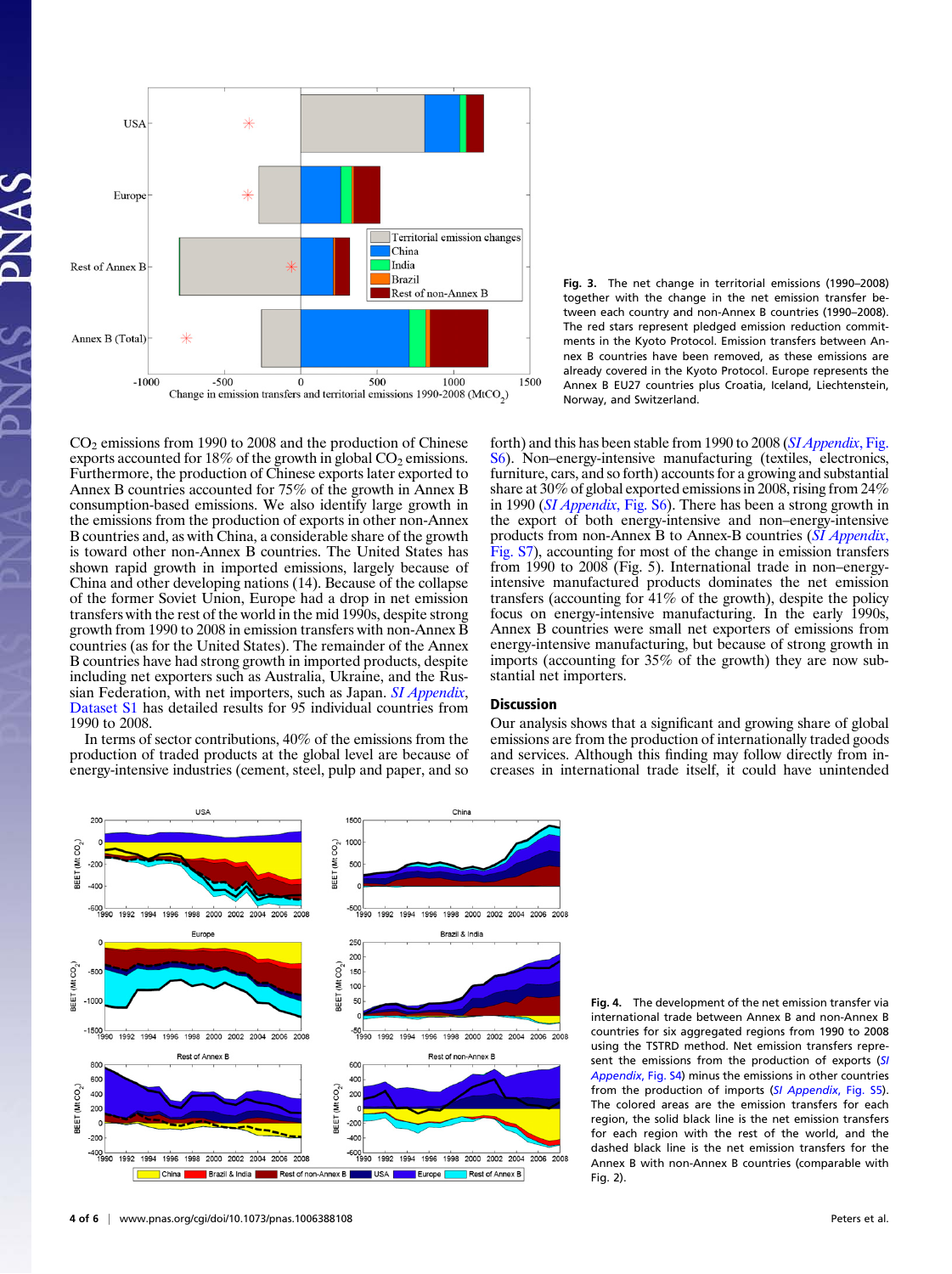

Fig. 5. The development of the net emission transfer via international trade between Annex B and non-Annex B countries for seven aggregated sectors from 1990 to 2008 using the TSTRD method. Net emission transfers represent the emissions from the production of exports minus the emissions in other countries from the production of imports ([SI Appendix](http://www.pnas.org/lookup/suppl/doi:10.1073/pnas.1006388108/-/DCSupplemental/sapp.pdf), Fig. S7). The solid black line is the net emission transfers for Annex B and non-Annex B countries (compare with Fig. 2) and the colored areas are the balance for each sector.

consequences for climate policy, as it leads to a spatial disconnect between the point of consumption and the emissions in production. Under the IPCC accounting rules of only reporting territorial emissions, many developed countries have reported stabilized emissions. However, our results show that the global emissions associated with consumption in many developed countries have increased with a large share of the emissions originating in developing countries. This finding may benefit economic growth in developing countries, but the increased emissions could also make future mitigation more costly in the developing countries. In addition, we find that the emission transfers via international trade often exceed the emission reductions in the developed countries. Consequently, increased consumption in the Annex B countries has caused an increase in global emissions contrary to the territorial emission statistics reported to the UNFCCC.

Our analysis indicates that the emission transfers reflect macroeconomic imbalances of the world economy, which are caused by a multitude of socioeconomic drivers and policies. Although growth and structural changes in international trade are important, our analysis does not determine what factors cause these changes. Apportioning changes in emission transfers to specific policies requires additional modeling. Based on existing general computable equilibrium studies of (strong) carbon leakage, it is likely that existing national or regional climate policies themselves such as the European Emission Trading Scheme—have had a minimal effect on international trade (29, 30). If these modeling studies are robust, they suggest that other economic and policy factors have determined past production decisions (and hence emission transfers), which is also consistent with the broader literature on this topic (31–36). Based on this theory, the likely cause of the large emission transfers we report here are preexisting policies and socioeconomic factors that are unrelated to climate policy itself. As an example, we find that both the United States and European Union have had a large increase in net emission transfers, but only the European Union has a broadbased climate policy. Net emission transfers, which are independent of the policy and socioeconomic drivers, are often called weak carbon leakage (as opposed to strong carbon leakage) (15, 16, 37, 38), although others have used demand-driven displacements (as opposed to policy-induced displacement) (39).

Given that emission transfers via international trade are a significant and growing share of country, regional, and global emissions, we suggest that policies that affect international trade should not be continually separated from climate policy, particularly in the context of a fragmented mitigation architecture (as in the Kyoto Protocol). Our results do not directly imply that a fragmented mitigation architecture is not effective at reducing global emissions, but they do suggest caution is required if there is rapid and differential growth in emission transfers as we report here. Even if these emissions have not been induced by climate policies, careful analysis may be required to determine if changes in international trade might influence the mitigation costs and strategies when a fragmented mitigation architecture is in place.

Although there may be many mechanisms to address emission transfers via international trade in climate policy, as a first step we suggest that Annex B and other key countries regularly compile emission statistics for international trade and consumption-based inventories (7, 20, 26) overseen and monitored, as for existing territorial emission statistics (e.g., IPCC and UNFCCC). In early stages, reporting may be limited in country and temporal coverage, but as data and methods improve reporting can become more regular and widespread. The method we use here allows updated and regular monitoring to track recent trends, and can be followed up with more detailed and accurate studies as new data are released. Although some argue that the calculation of consumption-based emissions is too difficult and uncertain at the national level, evidence suggests otherwise. The data and methods have existed for decades (8, 9, 22, 26, 40) and are the foundation of the System of National Accounts compiled by most countries. Even though uncertainty is higher for consumption-based emissions compared with territorial emissions (41), the absolute values and trends are robust across data, methods, and independent studies (8, 9). Although we believe that territorial emission statistics should still remain central to climate policy, our results show a need for a regular monitoring, verification, and reporting of emission transfers via international trade.

#### Materials and Methods

For a given country, r, our analysis follows trends in territorial-based emissions (production,  $P'$ ) and consumption-based emissions,  $C'$ . The territorial emission inventories cover  $CO<sub>2</sub>$  emissions from fossil-fuel combustion, cement production, and gas flaring (23). We do not include emissions from land-use change, as the data are not available in the necessary detail, although this is an area of current research. We define the difference between the territorialand consumption-based emissions a "net emission transfer,"  $T = P^r - C^r$ . The net emission transfer can be expressed equivalently in terms of "emission transfers,"  $T' = E' - M'$ , where  $E'$  are the emissions in r to produce exports and  $M<sup>r</sup>$  are the emissions outside of r to produce imports (20, 38). The emission transfers (or embodied emissions) are not a physical part of the exports but, rather, are emitted in the production of the exports. If  $T<sup>r</sup>$  is negative then r is a net importer of embodied emissions, and if positive then  $r$  is a net exporter. To facilitate a comparison of how  $P^r$  and  $C^r$  change over time, we analyze the net emission transfers,  $T'$ . If  $T'$  becomes increasingly negative, then  $C'$  grows faster than  $P'$ ; if  $T'$  becomes increasingly positive, then  $P'$  grows faster than  $C'$ . We often reference the net emission transfers to 1990,  $\Delta T'(t) = T'(t) - T'(1990)$  $=[P'(t)-C'(t)]-[P'(1990)-C'(1990)]=[P'(t)-P'(1990)]-[C'(t)-C'(1990)]=$  $\Delta P'(t) - \Delta C'(t) = \Delta E'(t) - \Delta M'(t)$ . Thus, if  $\Delta T'(t)$  is negative, then  $C'$  (or M') has grown more than  $P'$  (or  $E'$ ) relative to 1990. We also compare emission transfers between developed and developing countries only,  $T^{rs} = E^{rs} - M^{rs}$ , where r may represent an Annex B country and s a non-Annex B country.

We use three different methods to construct the consumption-based emission inventories,  $C'$ , for  $CO<sub>2</sub>$  by adjusting established territorial emission inventories with estimates of emission transfers via international trade. We use two detailed attribution methods for the years 1997, 2001, and 2004, and develop a method to construct annual estimates from 1990 to 2008. All three attribution methods include the emissions that occur in the supply chain to produce consumed goods and services (e.g., products produced in China, but consumed in Europe). Allocation along the supply chain is based on a well-established method, environmentally extended input-output analysis (22), but applied for multiple regions (20). The first method, EEBT, enumerates the domestic supply chain and considers total bilateral exports (15, 20). We repeat our earlier analysis using 2001 data (15) to additionally cover 1997 and 2004 using different releases of the Global Trade Analysis Project (GTAP) database (42). The second method, MRIO analysis, further disaggregates the EEBT method into globally connected supply chains by treating final consumption as exogenous and international trade for intermediate consumption as endogenous (16, 17, 20). The MRIO and EEBT